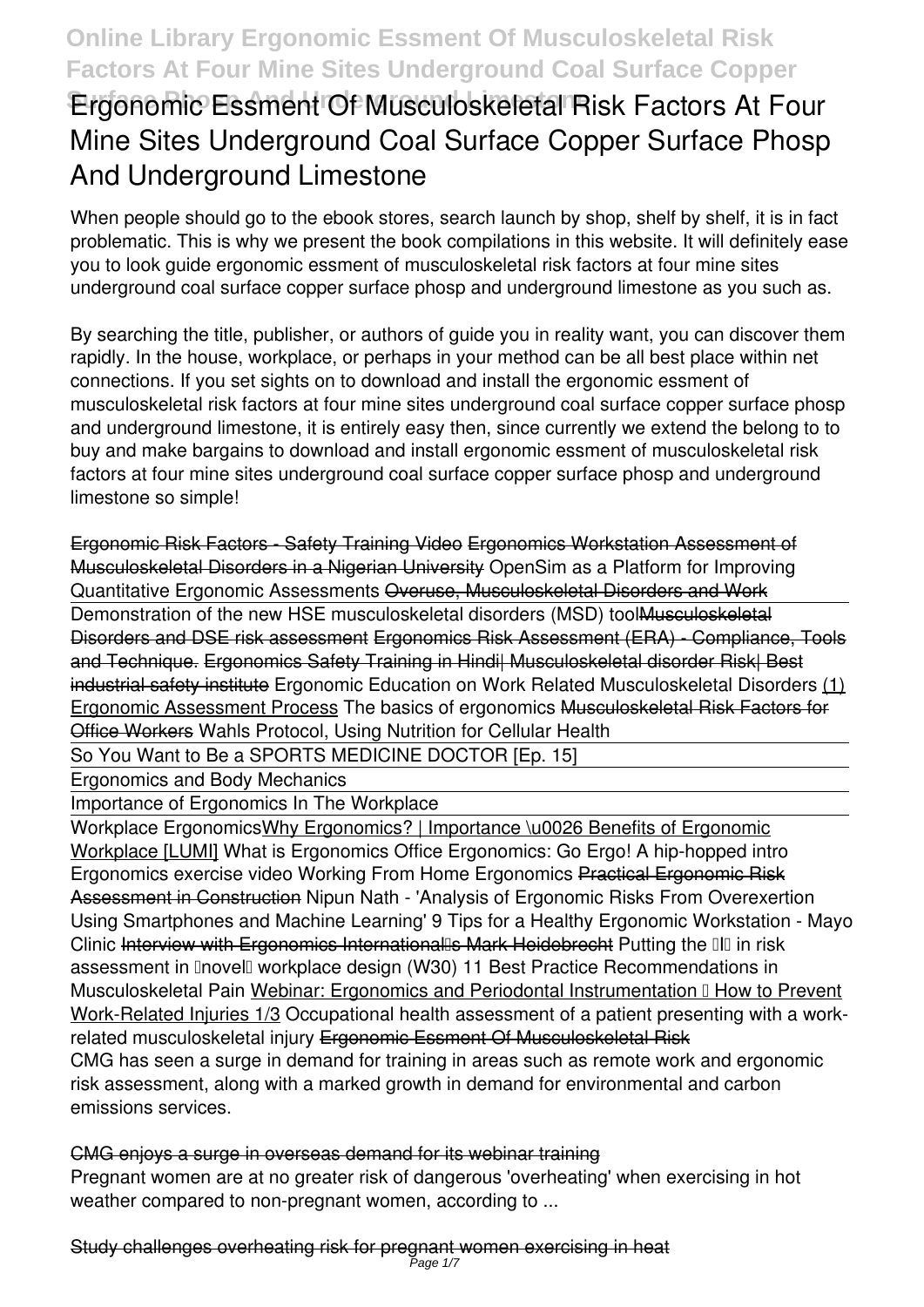**Results from the initial analysis, which included information from comprehensive clinical health** assessments of 902 individuals ... and polypharmacy increasing the risk of adverse medical outcomes.

#### Inflammatory Clock Measures IUniversal Hallmark Of Aging

With the COVID-19 pandemic bringing so many changes to the workplace, now is the perfect time to conduct an ergonomics assessment. Whether employees are returning to the office fulltime, staying home ...

#### 7 Steps for Conducting Ergonomic Assessments in Lower-Risk Facilities

calculations or data to help visualize and predict when this strain is reaching levels that could lead to work-related musculoskeletal disorders. Over the past 30 or so years, a significant number of ...

#### Ergonomic News: A Different Perspective on Ergonomics Assessment Tools

Employers must protect workers from the risks of musculoskeletal ... You must manage the risk of MSDs in your workplace. If these risks exist, you must consider both the requirements for a general ...

#### Musculoskeletal disorders at work

British textile manufacturer Herbert Parkinson has received an award for an innovative tool that helps protect workers from developing musculoskeletal ... of Ergonomics and Human Factors (CIEHF), ...

Herbert Parkinson named winner of Risk Reduction Through Design Award Uncomfortable working conditions are not just unpleasant; they also present the substantial risk ... of musculoskeletal damage. By implementing the best practices of ergonomics, offices increase ...

### Best Practices for an Ergonomic Office Workplace

Ergonomics is the design of systems ... reducing both absenteeism and the risk of insurance claims. Workplace musculoskeletal disorders are a big problem. According to the Bureau of Labor ...

#### The Importance of Ergonomics

The reporting of musculoskeletal ... examination and assessment. It is equally important to develop intervention programs to address the students' knowledge and practice of ergonomics.

#### Effect of Working Characteristics and Taught Ergonomics on the Prevalence of Musculoskeletal Disorders Amongst Dental Students

Module 1: Musculoskeletal Injuries in Nursing: Who is at Risk and Why? [15:27] Module 1 provides an overview of the scope of the problem and an introduction to ergonomics and its relevance to ...

#### Continuing Education: Ergonomics in Healthcare

Dour members work with employers and employees daily to increase workplace safety by developing and implementing effective ergonomic solutions  $\mathbb I$  solutions ... In addition, the standard includes a risk ...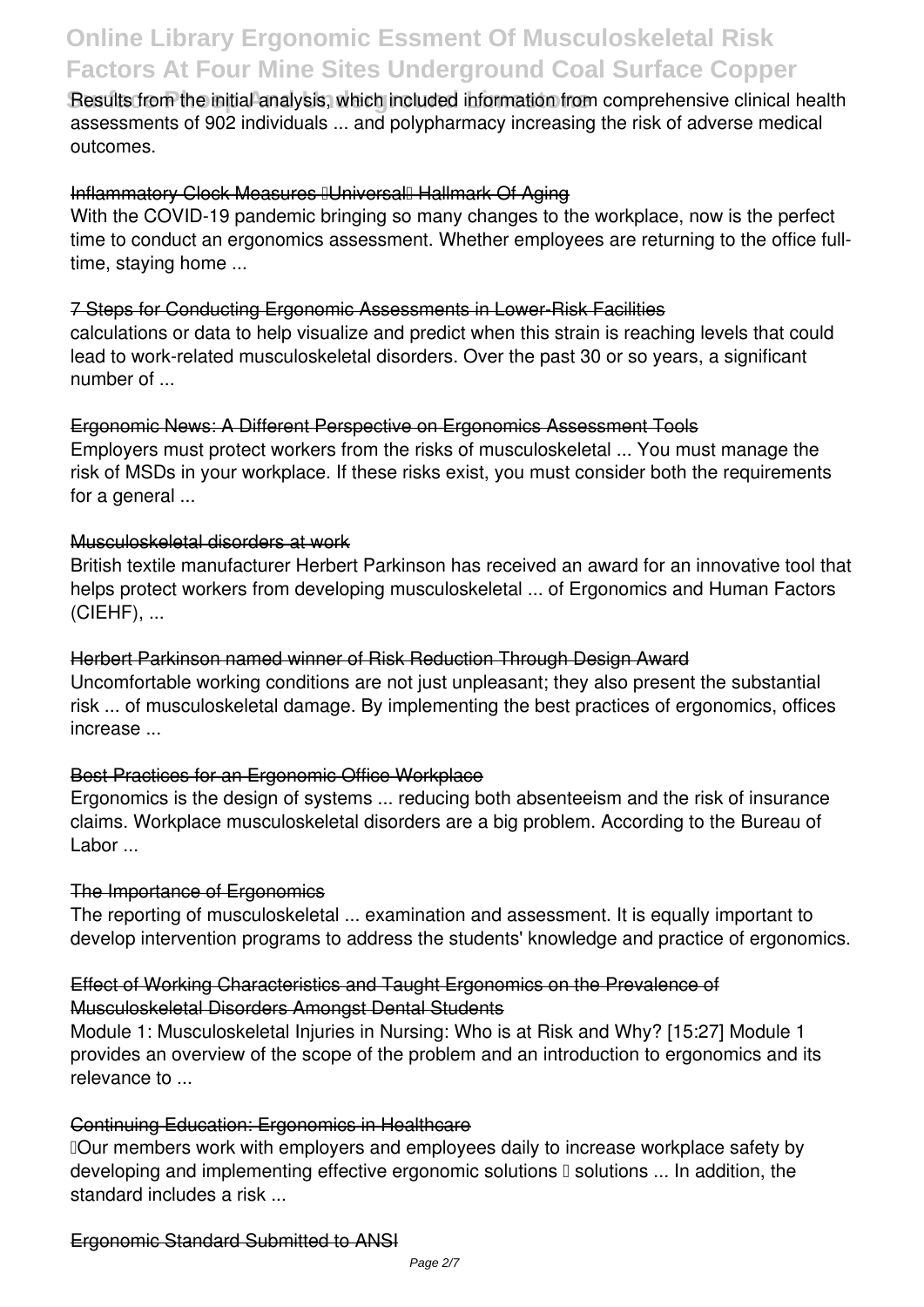a web-based system that empowers employees to prevent musculoskeletal disorders. The VelocityEHS Ergonomics solution provides expert online assessment and training so businesses can reach more ...

#### Ergonomics Software

**IBased on the 2018 ergonomics risk assessment, the manual collection of vard waste from** varying types of rigid open containers was identified as a root cause contributing to work related injuries ...

### Yard waste in rigid containers is injuring garbage collectors. So Toronto council will vote on whether to ban the bins

Over the past year, we have seen an increase in musculoskeletal ... Without proper ergonomic setup for remote (or onsite) workstations, workers have a greater risk for comorbidity, or cooccurring ...

Ergonomic tips for adapting the remote workspace for healthier, more productive employees NASA Commercial Invention of the Year Award Winner 2020 II has gotten even better: medtech company Bioservo Technologies ...

Keep staff healthy and productive with Ironhand 2.0: Bioservo Technologies AB (publ) Our NerdWallet survey of UK decision-makers explores how priorities shifted during the pandemic, what businesses feel they could have done better, and what work will look like once restrictions are ...

Working through the pandemic: a third of businesses admit they got their priorities wrong Koivuranta, who also runs Time Health Management, which does ergonomic assessments for office ... Overlooking office ergonomics can lead to musculoskeletal disorders (MSDs), also known as ...

### WTF Is WFH Doing to My Back?

Measuring musculoskeletal performance and recovery has historically been impossible without expensive imaging and has been limited to visual and hands-on assessments that provide little to no ...

This study examined musculoskeletal injury risk at four mining sites: underground coal, underground limestone, surface copper, and surface phosphate. Each site offered opportunities to investigate musculoskeletal disorder (MSD) injury risks and how those risks might be identified and categorized. The National Institute for Occupational Safety and Health (NIOSH) worked with these sites to (1) identify work activities that showed evidence of MSD injury risk, (2) examine physical risk factors that can lead to MSDs for a handful of work tasks at each site, and (3) develop a set of ideas for problem-solving to help reduce risk factors for examined work tasks.

This comprehensive resource provides a strong medical, ergonomic, and industrial foundation for understanding and managing musculoskeletal disorders (MSDs) in business and industry. Addressing multiple perspectives - including the individual worker, insurance companies, regulatory agencies, industry, and the medical community, this practical text provides an integrated approach to understanding and management of these conditions. Well-referenced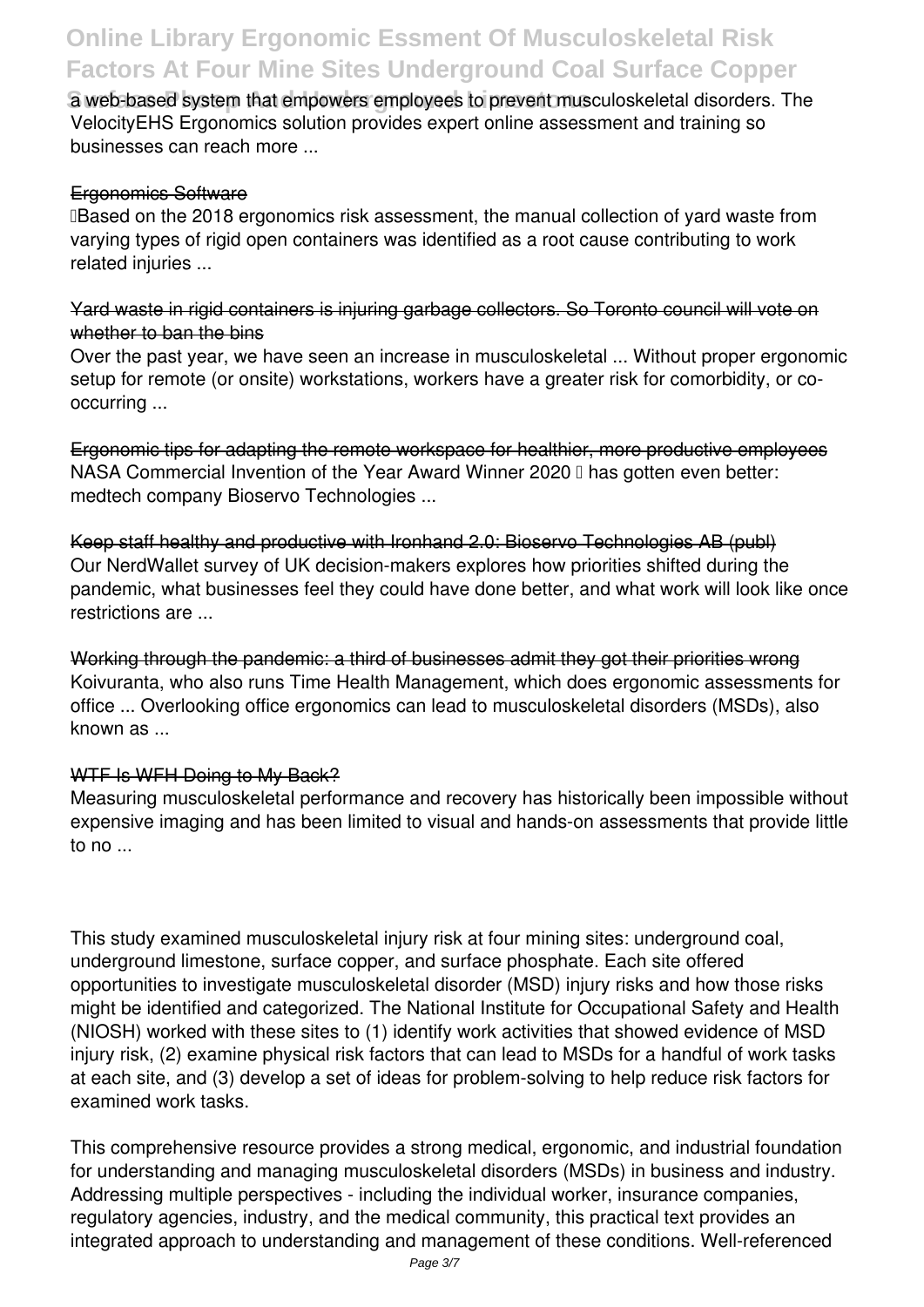and highly organized, it follows a logical progression that moves from presenting a broad background on the historical and present day phenomena of MSDs, to explanation of the multiple risk factors involved with MSDs, including physiologic, biomechanical, and psychosocial factors. A strong physiologic, biomechanical, and psychological basis for understanding work-related MSDs is provided. A thorough review of medical conditions associated with work-related MSDs is included because they directly affect analysis, assessment, and treatment of MSDs. Actual work-related MSD programs for high-risk industries and populations are presented. A sophisticated outcome assessment model for workrelated MSDs provides a practical approach for therapists to use when assessing patients. Content is well organized, beginning with a discussion of the various professional perspectives of those involved with treating work-related MSDs, then addressing the medical diagnosis and treatment, the ergonomic analysis and intervention, and cost-benefit analyses. Extensive referencing throughout provides an evidence-based approach for analysis and treatment of work-related MSDs. A comprehensive discussion is included on the risk factors that contribute to work-related MSDs. A panel of highly recognizable contributors provides expertise so readers can get first hand knowledge from the pros. Content covers home and leisure as well as work-related MSDs to help readers understand how to treat special situations, such as geriatrics, children, and the home. The structure of the book is set up in a logical and easy-toread manner that offers a client-centered approach as well as a systems perspective on the management of MSDs using a variety of modalities. Each chapter has been completely updated with extensive references to the history of work, latest research on biomechanical and psychosocial risk factors for MSDs, latest ergonomic assessment tools (including EMGs), treatment of MSDs, and regulatory information. Several groundbreaking chapters have been added - The Expanded Definition of Ergonomics, Joint-Related Musculoskeletal Disorders, Ergonomics of Caring for Children, Ergonomics in the Home, and Management of the Older Worker.

Every year workers' low-back, hand, and arm problems lead to time away from jobs and reduce the nation's economic productivity. The connection of these problems to workplace activities-from carrying boxes to lifting patients to pounding computer keyboards-is the subject of major disagreements among workers, employers, advocacy groups, and researchers. Musculoskeletal Disorders and the Workplace examines the scientific basis for connecting musculoskeletal disorders with the workplace, considering people, job tasks, and work environments. A multidisciplinary panel draws conclusions about the likelihood of causal links and the effectiveness of various intervention strategies. The panel also offers recommendations for what actions can be considered on the basis of current information and for closing information gaps. This book presents the latest information on the prevalence, incidence, and costs of musculoskeletal disorders and identifies factors that influence injury reporting. It reviews the broad scope of evidence: epidemiological studies of physical and psychosocial variables, basic biology, biomechanics, and physical and behavioral responses to stress. Given the magnitude of the problem-approximately 1 million people miss some work each year-and the current trends in workplace practices, this volume will be a must for advocates for workplace health, policy makers, employers, employees, medical professionals, engineers, lawyers, and labor officials.

This comprehensive resource provides a strong medical, ergonomic, and industrial foundation for understanding and managing musculoskeletal disorders (MSDs) in business and industry. Addressing multiple perspectives - including the individual worker, insurance companies, regulatory agencies, industry, and the medical community, this practical text provides an integrated approach to understanding and management of these conditions. Well-referenced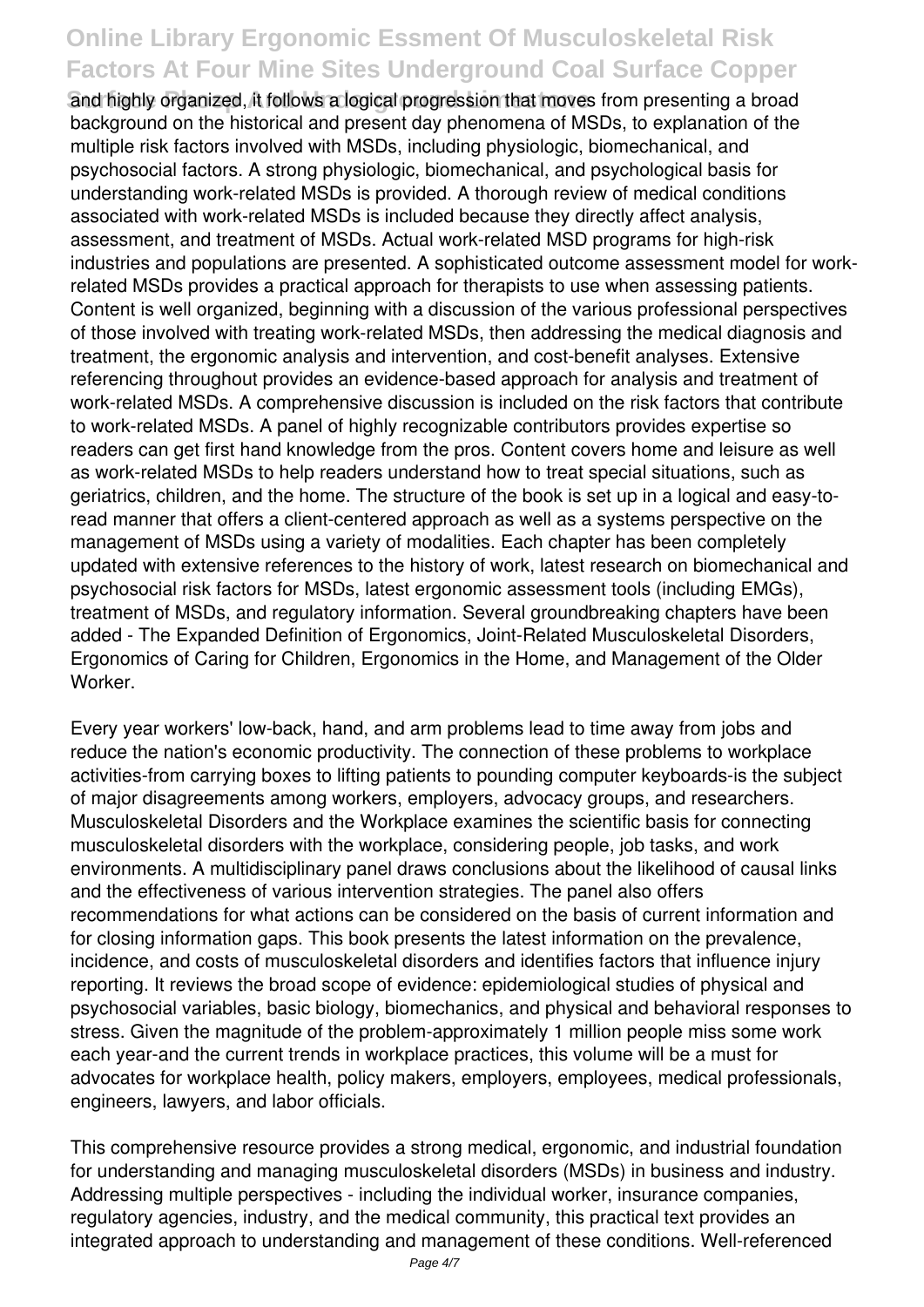and highly organized, it follows a logical progression that moves from presenting a broad background on the historical and present day phenomena of MSDs, to explanation of the multiple risk factors involved with MSDs, including physiologic, biomechanical, and psychosocial factors. A strong physiologic, biomechanical, and psychological basis for understanding work-related MSDs is provided. A thorough review of medical conditions associated with work-related MSDs is included because they directly affect analysis, assessment, and treatment of MSDs. Actual work-related MSD programs for high-risk industries and populations are presented. A sophisticated outcome assessment model for workrelated MSDs provides a practical approach for therapists to use when assessing patients. Content is well organized, beginning with a discussion of the various professional perspectives of those involved with treating work-related MSDs, then addressing the medical diagnosis and treatment, the ergonomic analysis and intervention, and cost-benefit analyses. Extensive referencing throughout provides an evidence-based approach for analysis and treatment of work-related MSDs. A comprehensive discussion is included on the risk factors that contribute to work-related MSDs. A panel of highly recognizable contributors provides expertise so readers can get first hand knowledge from the pros. Content covers home and leisure as well as work-related MSDs to help readers understand how to treat special situations, such as geriatrics, children, and the home. The structure of the book is set up in a logical and easy-toread manner that offers a client-centered approach as well as a systems perspective on the management of MSDs using a variety of modalities. Each chapter has been completely updated with extensive references to the history of work, latest research on biomechanical and psychosocial risk factors for MSDs, latest ergonomic assessment tools (including EMGs), treatment of MSDs, and regulatory information. Several groundbreaking chapters have been added - The Expanded Definition of Ergonomics, Joint-Related Musculoskeletal Disorders, Ergonomics of Caring for Children, Ergonomics in the Home, and Management of the Older Worker.

Covers the fundamentals of risk assessment and emphasizes taking a practical approach in the application of the techniques Written as a primer for students and employed safety professionals covering the fundamentals of risk assessment and emphasizing a practical approach in the application of the techniques Each chapter is developed as a stand-alone essay, making it easier to cover a subject Includes interactive exercises, links, videos, and downloadable risk assessment tools Addresses criteria prescribed by the Accreditation Board for Engineering and Technology (ABET) for safety programs

Whether you call them work-related upper limb disorders (WRULDs), cumulative trauma disorders (CTDS), or occupational overuse syndromes (OOSs), these conditions are a cause of pain, disability and suffering to workers worldwide. These designations often imply that their causes are related to work, but the supporting evidence can be unclear. Transparency is important, especially when it is necessary to form a connection with work factors to obtain treatment or compensation. This book addresses the dilemma. Written by a professional ergonomist with almost 40 years of experience in workplace ergonomics, this book combines a critical summary and assessment of the epidemiological literature with an exploration of the scientific and medical evidence for possible causal mechanisms to develop well-informed conclusions on causation of a number of common musculoskeletal disorders of the upper limb and intervertebral disc injury. Although much of the book focuses on physical factors, the role of psychosocial factors is increasingly being recognized and an additional chapter reviews a number of the current theories relating to this important issue. Features Focuses on a clear and authoritative account of the evidence for the role of work in the causation of commonly occurring ULDs and disc injury Provides an up-to-date compilation of the scientific evidence,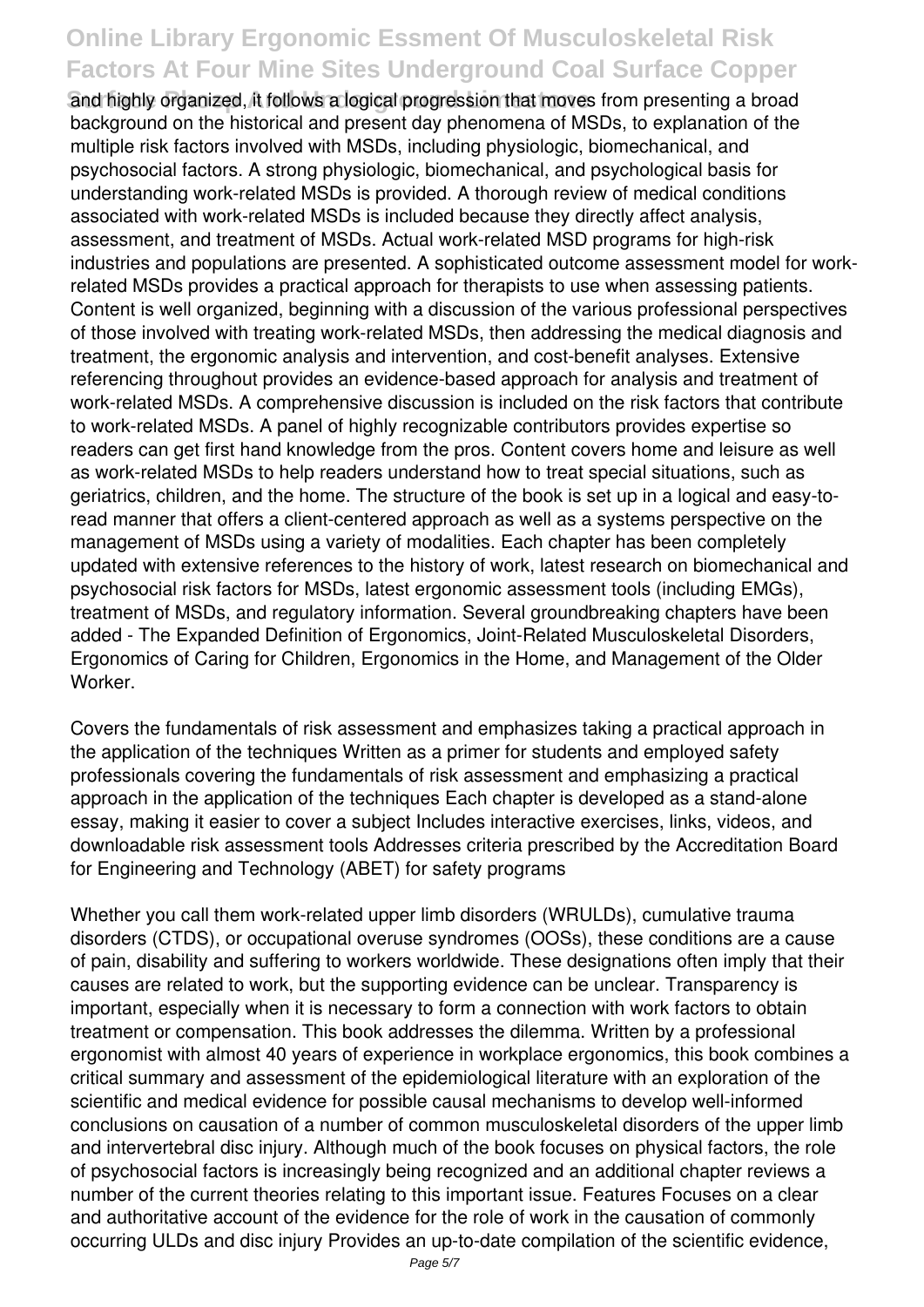**Gevoid of views based on assumptions or prejudice Presents a clear explanation of the most** likely causal mechanisms for common ULDs and disc injuries Includes a summary of theories concerning the role played by psychosocial factors Outlines the statistical evidence in a clear and understandable manner Bridges the gap between the evidence-base in the scientific and medical research literature and the practitioner

The approach to the book is analogous to a toolkit. Theuser will open the book and locate the tool that best fits theergonomic assessment task he/she is performing. The chapters of thebook progress from the concept of ergonomics, through the variousassessment techniques, and into the more complex techniques. In addition to discussing the techniques, this book presents themin a form that the readers can readily adapt to their particularsituation. Each chapter, where applicable, presents thetechnique discussed in that chapter and demonstrates how it isused. The supporting material at the end of each chaptercontains exercises, case studies and review questions. Thecase study section of the book presents how to use techniques toanalyze a range of workplace scenarios. Topics include: The Basics of Ergonomics; Anthropometry; OfficeErgonomics; Administrative Controls; Biomechanics; Hand Tools;Vibration; Workstation Design; Manual Material Handling; JobRequirements and Physical Demands Survey; Ergonomic Survey Tools;Work-related Musculoskeletal Disorders; How to Conduct anErgonomics Assessment; and Case Studies

Work related muskuloskeletal disorders, or WMSDs, have become a major problem in many industrialised countries. It was previously thought that the number of repetitive jobs would decline in the future, leading to a decline in the number of WMSDs: however, this has not been the case. Some government agencies expect WMSDs to be one of the major work-related disorders into the new Millenium. This book contains evaluated scientific information that will help prevent WMSDs, derived from original research and field experience via a Canadian Government sponsored project on work related musculoskeletal disorders. The expert group's goal was twofold: the first objective was to examine the work relatedness of WMSDs in the light of existing literature, and the second was to explore and synthesize information, avenues and approaches that could help in the prevention of WMSDS.

Work-related musculoskeletal disorders (WRMSDs) refer to a wide range of inflammatory and degenerative conditions that occur in the workplace or are caused by work activities. WRMSDs affect the muscles, tendons, ligaments, joints, peripheral nerves, and supporting blood vessels. These conditions can cause pain and functional impairment and they often result in direct economic costs to both the workplace and the worker. Injuries sustained at work can negatively affect a person's physical and mental health as well as a company's bottom line. This book describes the human musculoskeletal system, including such topics as anthropometry and posture, as it relates to accidents and injuries in the workplace. Chapters discuss such subjects as job standards; risk assessment; direct and indirect costs of WRMSDs; epidemiology, etiology, and pathology of WRMSDs; engineering and administrative controls; risk factor identification; injury management; and education and training. It presents a holistic approach to identifying, intervening, and preventing WRMSDs.

Ergonomic assessments are used to determine the appropriate interventions to minimize the risk of musculoskeletal disorders. However, current ergonomic assessment methods for lower extremity musculoskeletal disorders (LE-MSDs) have several limitations. The main objective of the study was to develop a new instrument for assessing risk factors for LE-MSDs. Specifically, this instrument development effort was focused on LE-MSDs of the hip, knee, and foot/ankle using a three-phase process that included development, validity assessment, and reliability